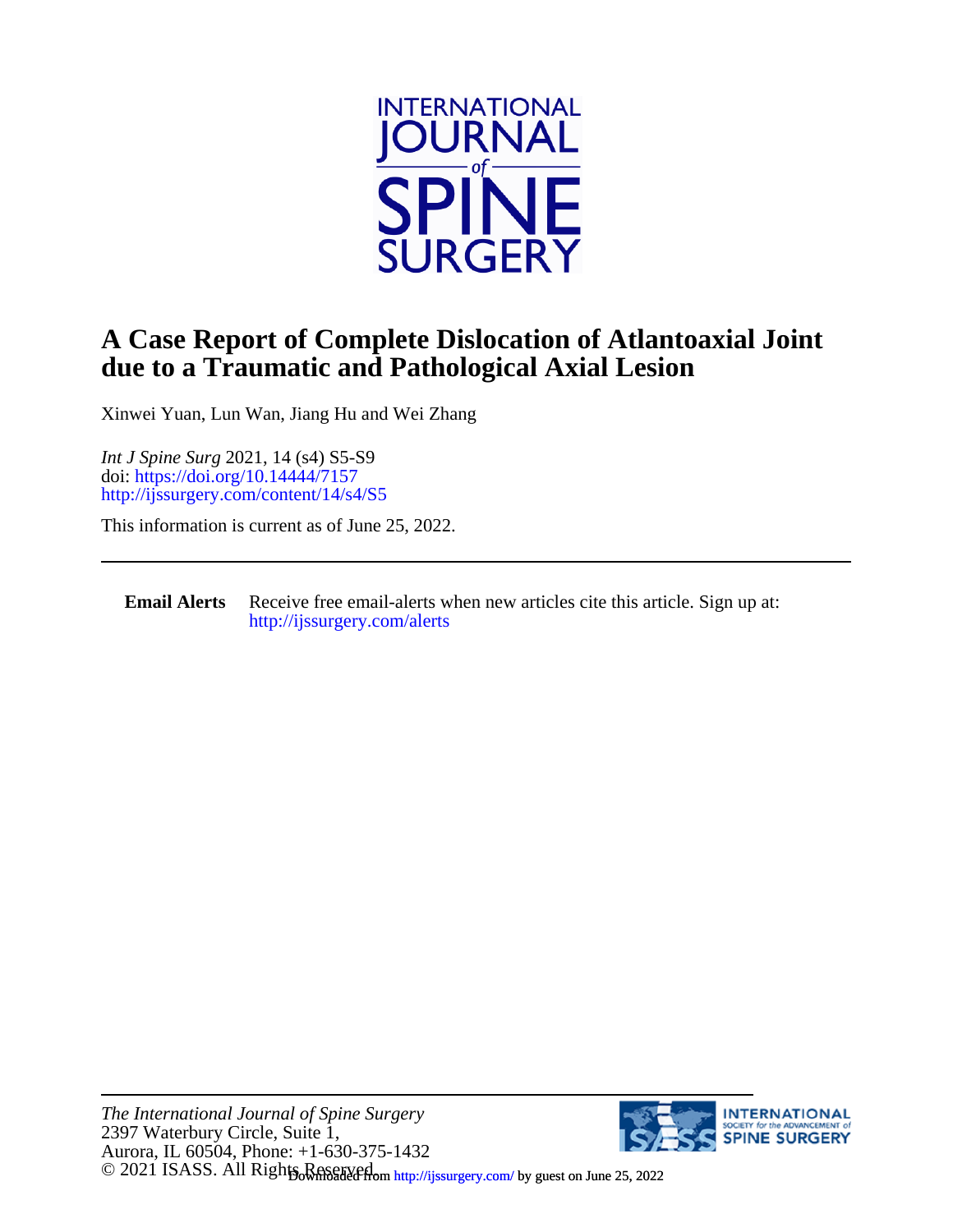# A Case Report of Complete Dislocation of Atlantoaxial Joint due to a Traumatic and Pathological Axial Lesion

XINWEI YUAN, MD, LUN WAN, BD, JIANG HU, MD, WEI ZHANG, PhD

Department of Orthopedics, Sichuan Academy of Medical Sciences and Sichuan Provincial People's Hospital, Chengdu, Sichuan, P.R. China

#### ABSTRACT

**Background:** Atlantoaxial dislocation usually results in sudden death. The patient had never found any axial lesion before, and the atlantoaxial joint dislocation was caused by rotation of the neck due to discomfort of the neck. The patient was given surgical treatment after the rescue of respiratory and cardiac arrest during transportation, which was extremely rare and rarely reported.

Methods: A 62-year-old male patient presented with limited cervical mobility after a violent rotation of the neck due to neck discomfort. X-ray and computed tomography (CT) scan suggested atlantoaxial dislocation. Sudden respiratory and cardiac arrest during transportation was immediately followed by continuous cranial traction and successful occipital and neck fusion operation.

Results: After the successful rescue of endotracheal intubation, the patient was given continuous cranial traction. After the completion of CT scan, the patient was given occipital neck fusion, and 6 days after the surgery, the patient wore the skull-neck-thorax brace and walked freely.

**Conclusion:** Continuous cranial traction and posterior occipitocervical fusion are effective methods for treating axial pathological fracture with atlantoaxial dislocation.

Level of Evidence: 5.

#### Cervical Spine

Keywords: atlantoaxial dislocation, occipitocervical fusion, cranial traction

#### **INTRODUCTION**

Rheumatic diseases, trauma, and tumor are the common causes of atlantoaxial dislocation.<sup>1</sup> Occipitocervical fusion is generally applicable to upper cervical fracture and dislocation where atlantoaxial fusion is not possible.<sup>2</sup> It is also one of the effective methods to correct upper cervical instability, and effective bone grafting is also a prerequisite for occipitocervical fusion.3

#### CASE REPORT

The patient was a 62-year-old male patient who felt neck discomfort 3 days before admission. After being violently attacked by others, he immediately felt neck pain and discomfort with limited movement. Cervical spine computed tomography (CT) scan was performed immediately in the local hospital, indicating that cervical 2 vertebral bone destruction was diagnosed as axial vertebra lesion in the local hospital, and the local hospital suggested to transfer the patient to the hospital for treatment. The family members led the patient to the outpatient clinic of our hospital from a distance of approximately 300 km. In the outpatient examination, the neck was askew to the front and bottom of the right, and the muscle strength of the limbs was normal. American Spinal Cord Injury Association was rated as grade E. Xray (Figure 1) and CT (Figure 2) examinations of the cervical spine were performed immediately, suggesting pathological axial fracture with atlantoaxial dislocation. The patient was admitted to the Emergency Intensive Care Unit immediately. In the process of transfer, the patient suffered sudden breathing and cardiac arrest, and was immediately given endotracheal intubation and ventilator-assisted treatment. The patient regained spontaneous heart rate and respiration, and sustained cranial traction was given after the condition was stable. Cervical spine CT scan review (Figure 3) indicated good atlantoaxial joint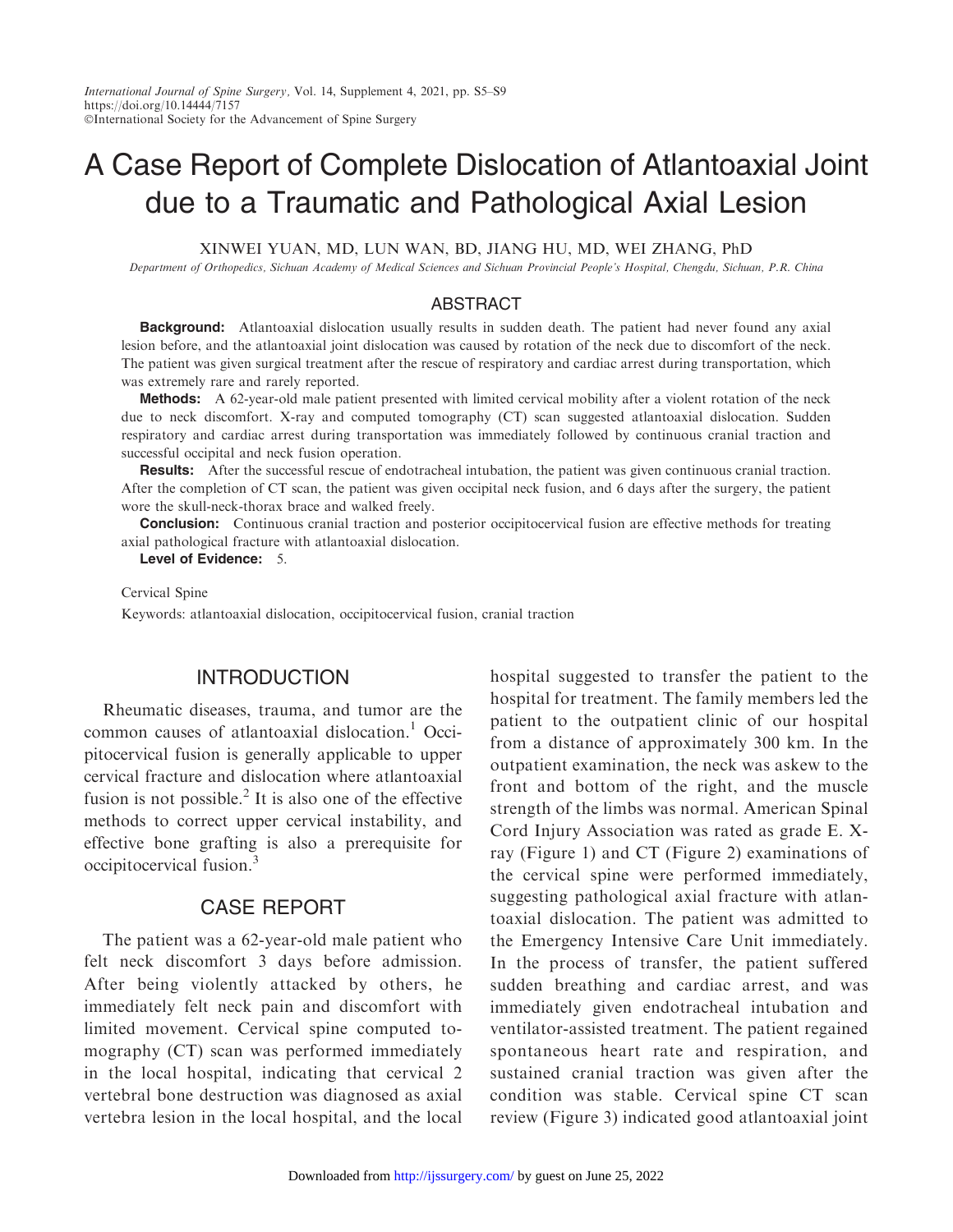

Figure 1. Preoperative anteroposterior x-ray (left) and preoperative lateral x-ray (right). Overlap of the atlas posterior arch with the axial odontoid can be seen on lateral radiographs.

reduction. After the completion of the examination, the patient was given occipitocervical fusion under general anesthesia. Axial vertebral body damage was found during the operation, and local biopsy was taken for examination. Postoperative disease examination suggested that there was a little degenerated bone tissue and necrotic components. Postoperative X-ray showed good internal fixation position (Figure 4).

## **DISCUSSION**

Atlantoaxial dislocation can be divided into partial and complete dislocation. Most patients with complete dislocation die on the spot, although it is rare for the patient to travel to many places without death. The reason may be that dislocation accompanied by local bone destruction leads to slight expansion of spinal canal volume, and no respiratory or cardiac arrest occurs in the mobile position. Tuberculosis of the cervical spine is more rarely reported, accounting for  $0.3\%$ – $1\%$  of systemic tuberculosis.<sup>4,5</sup> Cervical

tuberculosis may not be detected at the early stage. Because the patient has no clinical symptoms, the present onset is neck discomfort and posttraumatic atlantoaxial dislocation. Moreover, the role of polymerase chain reaction in the diagnosis of bone tuberculosis is not clear<sup>6,7</sup> because it can be rapidly excluded but cannot be diagnosed, $8$  as shown in this case.

Atlantoaxial tuberculosis often leads to bone destruction of atlantooccipital joint, and local ligament relaxation leads to atlanto-occipital joint instability, so it is particularly important to clear the lesion and reconstruct the stability of upper cervical vertebra.<sup>9</sup> Although anterior surgery can achieve the purpose of clearing lesions and decompression of spinal canal, anterior surgery is difficult to reconstruct the stability of atlas and occipital region, and posterior surgery can achieve the purpose of bone grafting and fusion internal fixation,  $^{10}$  but posterior surgery alone is difficult to completely remove lesions, so the selection of surgical methods is particularly important. $^{11}$  In this case, no local pharyngeal wall abscess was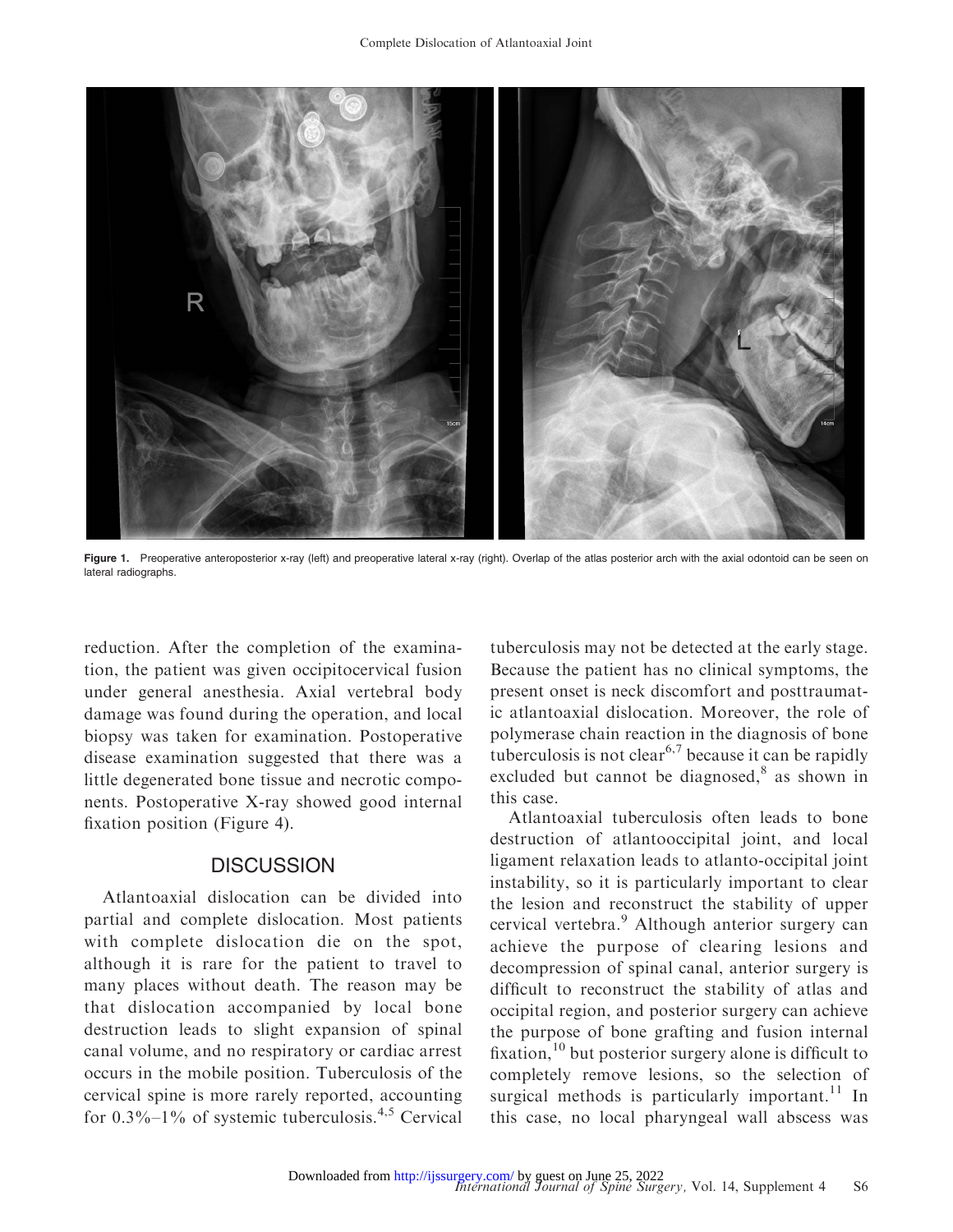

Figure 2. Preoperative computed tomography scan sagittal view showed axial odontoid fracture. The fracture end is located in front of the axial body.

found to form before surgery, so posterior surgery was performed directly after skull traction. However, for other patients with tuberculosis with abscess formation, anterior decompression and posterior fixation and fusion surgery were required, so as to better restore the stability of upper cervical vertebra.

The choice of autologous bone graft or allograft fusion in occipitocervical fusion has always been controversial. Godzik et  $al<sup>12</sup>$  believed that the success rate of allograft fusion was relatively high, and the occurrence of complications related to body bone was avoided. The thickest part of the occipital region is mostly located in the external carinal

process.13 It is still controversial to fix the occipitocervical fusion vertebra to  $C2$  or  $C3$ . Pan et al<sup>14</sup> found no statistical difference in the rate of fixed C2 or C3 fusion, but there were more complications in the treatment group than in C2. In this case, due to the obvious axial vertebra destruction, we adopted cervical 3 in the operation, and the postoperative effect was good.

## **CONCLUSIONS**

Continuous cranial traction and posterior occipitocervical fusion are effective methods for treating axial pathological fracture with atlantoaxial dislocation.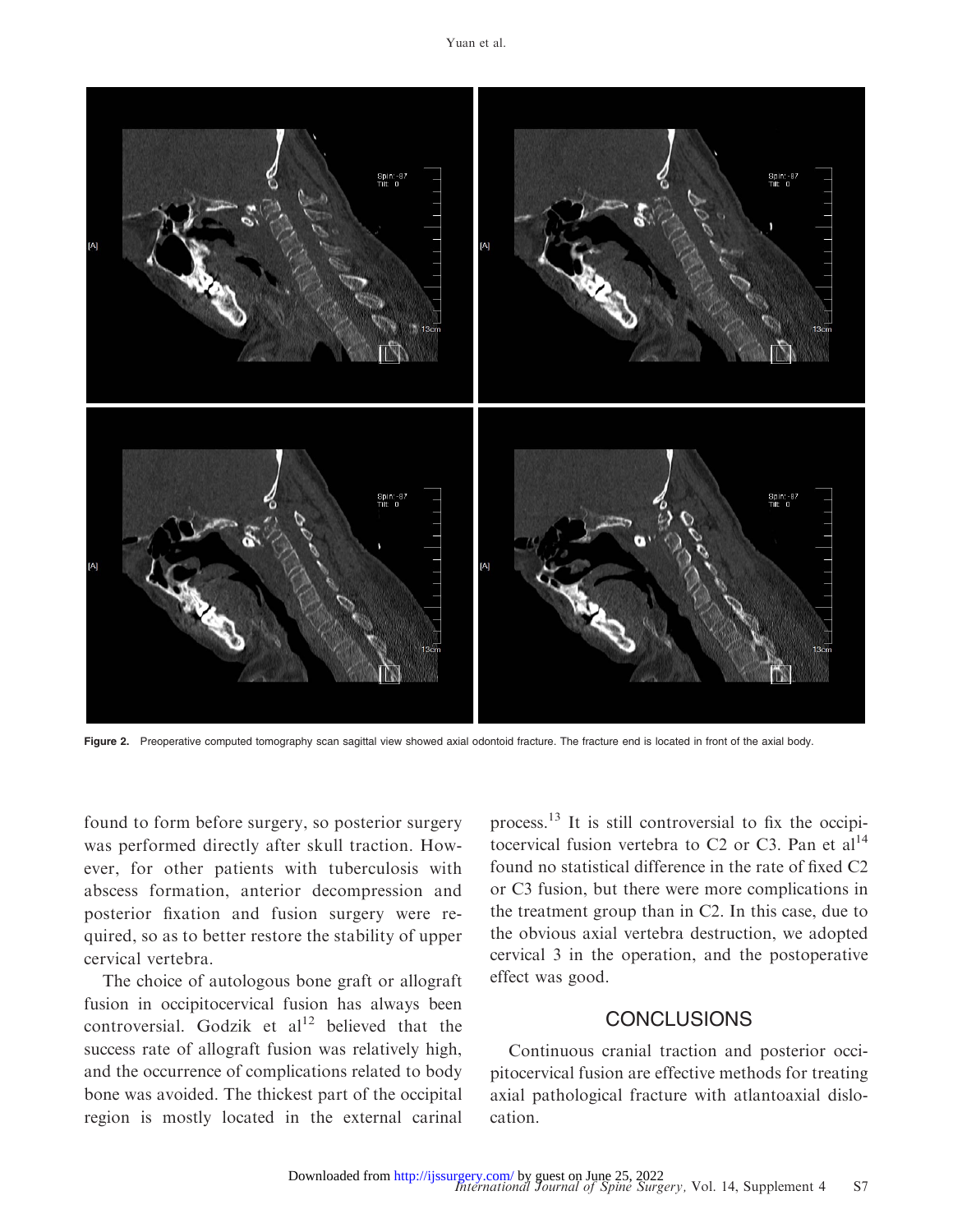

Figure 3. Complete reduction was seen in the sagittal and coronal positions after cranial traction.



Figure 4. Postoperation anteroposterior x-ray (left) and postoperation lateral x-ray (right).

### **REFERENCES**

1. Barbagallo GM, Certo F, Visocchi M, Palmucci S, Sciacca G, Albanese V. Disappearance of degenerative, non-inflammatory, retro-odontoid pseudotumor following posterior C1-C2 fixation: case series and review of the literature. Eur Spine J. 2013;22(6):S879–S888. doi:10.1007/s00586-013-3004-1

2. Cacciola F, Boszczyk B, Perrini P. Realignment of basilar invagination by C1-C2 joint distraction: a modified approach to a paradigm shift. Acta Neurochir Suppl. 2019;125:273–277. doi:10.1007/978-3-319-62515-7\_39

3. Hussain I, Schwartz TH, Greenfield JP. endoscopic endonasal approach to the upper cervical spine for decompression of the cervicomedullary junction following occipitocervical fusion. Clin Spine Surg. 2018;31(7):285–292. doi:10.1097/BSD. 0000000000000620

4. Edwards RJ, David KM, Crockard HA. Management of tuberculomas of the craniovertebral junction. Br J Neurosurg. 2000;14(1):19–22. doi:10.1080/02688690042852

5. Teegala R, Kumar P, Kale SS, et al. Craniovertebral junction tuberculosis: a new comprehensive therapeutic strate